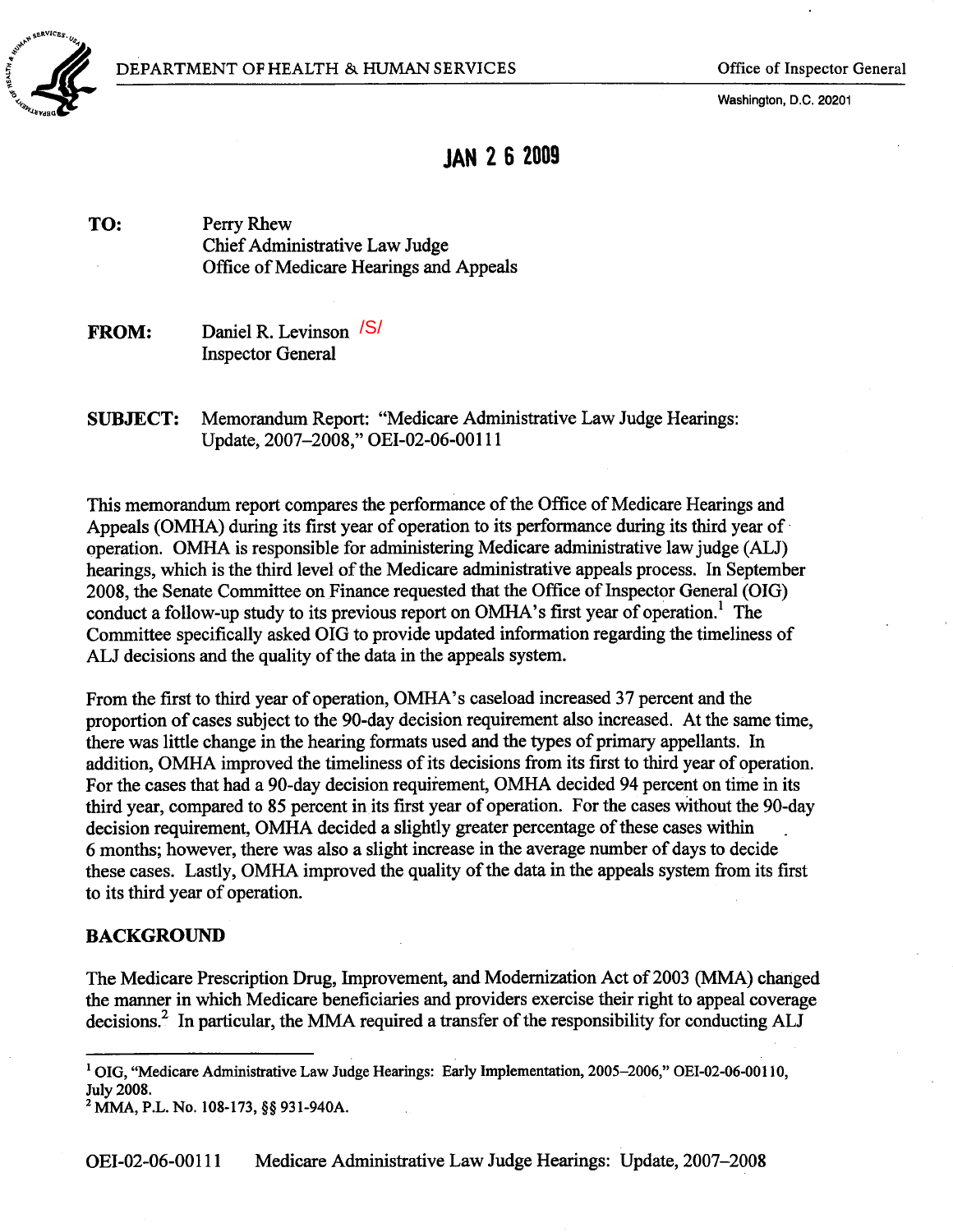hearings from the Social Security Administration (SSA) to the Department of Health and Human Services (HHS).<sup>[3](#page-1-0)</sup> As a result, in July 2005, HHS opened OMHA, which assumed responsibility for certain Medicare administrative appeals previously handled by SSA.<sup>[4](#page-1-1)</sup> Under SSA, hearings were held primarily in person at the 141 Social Security offices throughout the country, and there was no timeliness requirement for appeal decisions. In contrast, OMHA, with four field offices, planned to use primarily telephones and video teleconferences to conduct ALJ hearings. Further, OMHA faced a new statutory requirement that certain cases be decided within 90 days.

Given these changes, in December 2005, the Senate Committee on Finance requested that OIG assess the use of the telephone, video teleconference, and in-person hearings to decide Medicare ALJ cases and determine the extent to which OMHA was meeting the new statutory requirement to decide certain cases within 90 days. In response, OIG released a report entitled "Medicare Administrative Law Judge Hearings: Early Implementation, 2005–2006" (OEI-02-06-00110). OIG found that in OMHA's first 13 months of operation, it conducted an estimated three-quarters of its hearings by telephone. It also found that most sample appellants were satisfied with their hearing format but that incomplete and inaccurate data limited OMHA's ability to manage its caseload. Lastly, OIG found that available data indicated that in its first 13 months of operation, OMHA did not decide a number of its cases in a timely manner.

# **Four-Level Medicare Administrative Appeals Process**

There are four levels of the Medicare administrative appeals process within HHS. For Medicare Parts A and B claims appeals, the four levels are:

- Level One: Affiliated Contractor redeterminations
- Level Two: Qualified Independent Contractor reconsiderations
- Level Three: ALJ hearings
- Level Four: Medicare Appeals Council hearings

If appellants disagree with the outcome of the prior level of appeal, they may take their cases to the next level. For example, if an appellant is not satisfied with the reconsideration by the Qualified Independent Contractor, the appellant may request a hearing before an ALJ. The ALJ independently reviews the case and makes a decision in accordance with applicable laws and regulations. After exhausting the four levels of the administrative appeals process, an appellant may file an action in a Federal District Court. Appendix A provides an overview of each of the four levels of the administrative appeals process for Medicare Parts A and B.

Different procedures exist for appealing determinations regarding Medicare Parts A and B entitlement and enrollment,<sup>[5](#page-1-2)</sup> Medicare Part C (the Medicare Advantage program), and Medicare Part D (the Medicare prescription drug benefit). For Level One and Level Two, the entities that decide the appeals for Medicare Parts A and B entitlement and enrollment appeals and Medicare Parts C and D appeals are different from the entities that decide the appeals for Medicare

 $\overline{a}$ <sup>3</sup> MMA, P.L. No. 108-173, § 931.

<span id="page-1-1"></span><span id="page-1-0"></span> $4\,$  70 Fed. Reg. 36386 (June 23, 2005). OMHA began operations on July 1, 2005.

<span id="page-1-2"></span><sup>&</sup>lt;sup>5</sup> Parts A and B entitlement and enrollment appeals involve making decisions regarding Medicare benefits and beneficiaries that are unrelated to Medicare coverage and payment for specific items and services. SSA continues to handle the determinations and reconsiderations for these cases.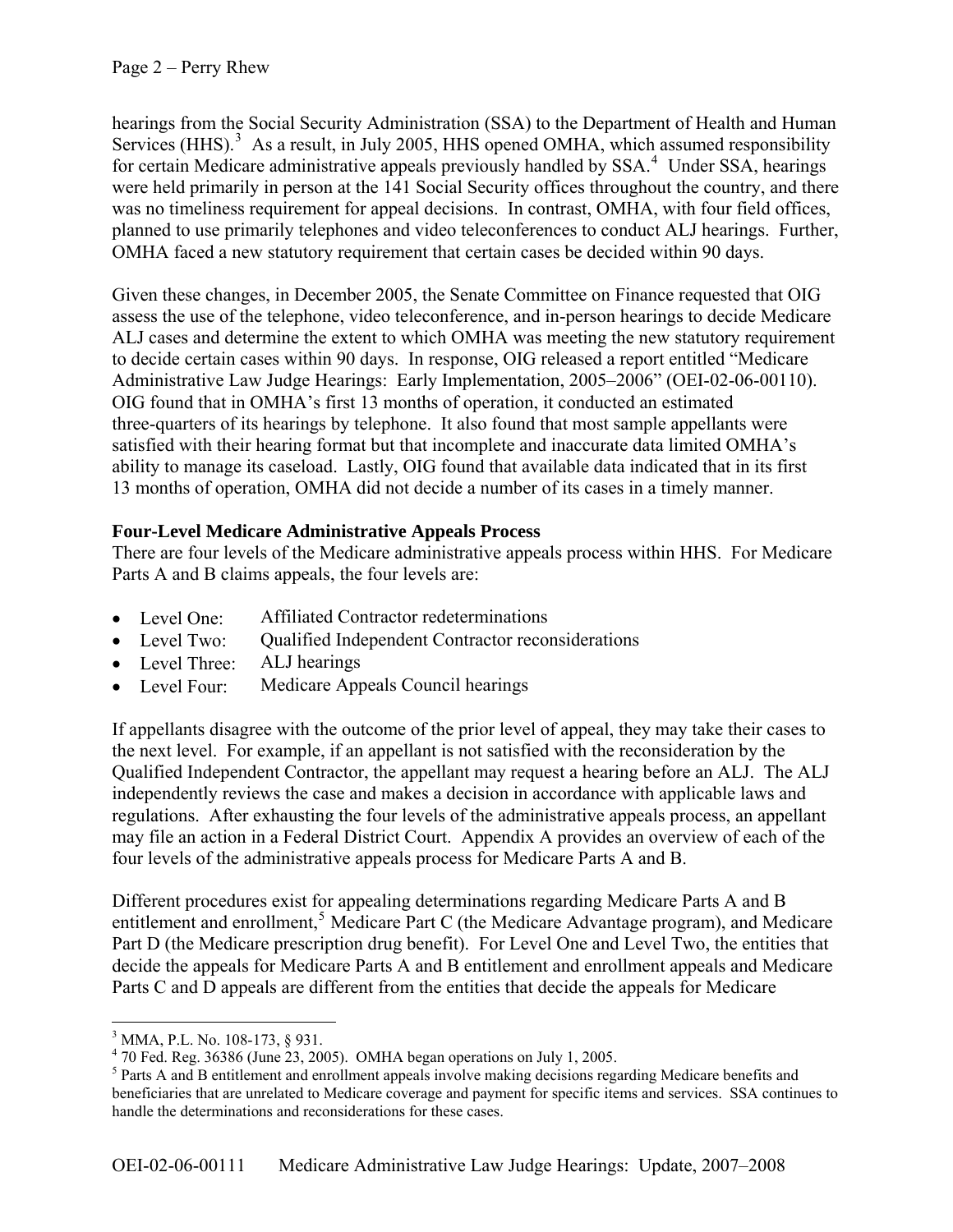Parts A and B claims appeals.<sup>[6](#page-2-0)</sup> However, for Level Three, the ALJ is responsible for deciding all Medicare appeals.<sup>7</sup>

# **Federal Requirements**

Section 521 of the Medicare, Medicaid, and State Children's Health Insurance Program Benefits Improvement and Protection Act of 2000 (BIPA) amended section 1869 of the Social Security Act (the Act) to establish a uniform process for handling Medicare Parts A and B claims appeals and to impose shorter timeframes for the processing of these appeals.<sup>[8](#page-2-1)</sup> The Centers for Medicare & Medicaid Services promulgated regulations to address the changes to the claims appeals process required by the BIPA and the MMA.<sup>[9](#page-2-2)</sup>

notice of hearing at least 20 days before the hearing.<sup>15</sup> Section  $1869(d)(1)(A)$  of the Act, as amended by the BIPA, generally requires that an ALJ issue a decision about a case within 90 days of the date when the appeal request was filed.<sup>[10](#page-2-3)</sup> The 90-day requirement generally applies to all Medicare Parts A and B claims appeals received after the implementation of the BIPA, unless the appellant waives the right to have the case decided within 90 days<sup>[11](#page-2-4)</sup> or OMHA approves a request for an in-person hearing.<sup>[12](#page-2-5) [13](#page-2-6)</sup> The 90-day requirement does not apply to Medicare Parts A and B entitlement and enrollment appeals or to Medicare Parts C or D appeals. An appellant may request an ALJ hearing by filing a written request within 60 days of receiving a Level Two decision.<sup>[14](#page-2-7)</sup> The ALJ must mail or serve a

Federal regulations state that the ALJ will direct that the appearance of an individual be conducted by video teleconference if the ALJ finds that video teleconferencing technology is available to conduct the appearance.<sup>[16](#page-2-8)</sup> The regulations go on to state that the ALJ may also offer to conduct a hearing by telephone if the hearing request or administrative record suggests that a telephone hearing may be more convenient for one or more of the parties. If video teleconference technology is not available or if special or extraordinary circumstances exist, the

 $\overline{a}$ 

<span id="page-2-0"></span><sup>&</sup>lt;sup>6</sup> For requirements for the appeal process prior to Level 3 for Medicare Parts A and B entitlement and enrollment, see 20 CFR pt. 404, subpart J; for Medicare Part C, see 42 CFR pt. 422, subpart M; and for Medicare Part D, see 42 CFR pt. 423, subpart M.

 $<sup>7</sup>$  Regarding the right to an ALJ hearing for Medicare Parts A and B entitlement and enrollment appeals, see</sup> 20 CFR § 404.929; for Medicare Parts A and B claims appeals, see 42 CFR § 405.1002; for Medicare Part C, see 42 CFR § 422.600; and for Medicare Part D, see 42 CFR § 423.610.

<span id="page-2-1"></span><sup>8</sup> BIPA, P.L. No. 106-554 § 521.

<span id="page-2-2"></span><sup>&</sup>lt;sup>9</sup> 70 Fed. Reg. 11420 (Mar. 8, 2005), as amended at 70 Fed. Reg. 37700 (June 30, 2005).<br><sup>10</sup> 42 U.S.C. § 1395ff(d)(1)(A); 42 CFR § 405.1016(a).

<span id="page-2-3"></span>

<span id="page-2-4"></span> $11$  42 U.S.C. § 1395ff(d)(1)(B); 42 CFR § 405.1036(d).

<span id="page-2-5"></span><sup>&</sup>lt;sup>12</sup> 42 CFR § 405.1020(i). OMHA's approval of an appellant's request for an in-person hearing is different from an OMHA determination that an in-person hearing should be conducted because video teleconference technology is not available or because special or extraordinary circumstances exist. In the latter situation, the 90-day requirement applies.

<span id="page-2-6"></span> $13$  In addition, cases that are escalated to OMHA because the prior level did not complete the reconsideration within the federally required timeframe are not subject to the 90-day decision requirement. See 42 CFR § 405.1016(c). 14 42 CFR § 405.1014(b)(1) (pertaining to Medicare Parts A and B). Similar requirements exist for Medicare Part C

<span id="page-2-7"></span>

at 42 CFR § 422.602(b) and for Medicare Part D at 42 CFR § 423.612(b).

 $15$  42 CFR § 405.1022(a).

<span id="page-2-8"></span><sup>&</sup>lt;sup>16</sup> 42 CFR  $\check{S}$  405.1020(b) (pertaining to Medicare Parts A and B). Federal regulations state that the time and place for ALJ hearings for Medicare Parts C and D must be set in accordance with 42 CFR § 405.1020.

<sup>42</sup> CFR § 422.602(b) (regarding Medicare Part C); 42 CFR § 423.612(b) (regarding Medicare Part D).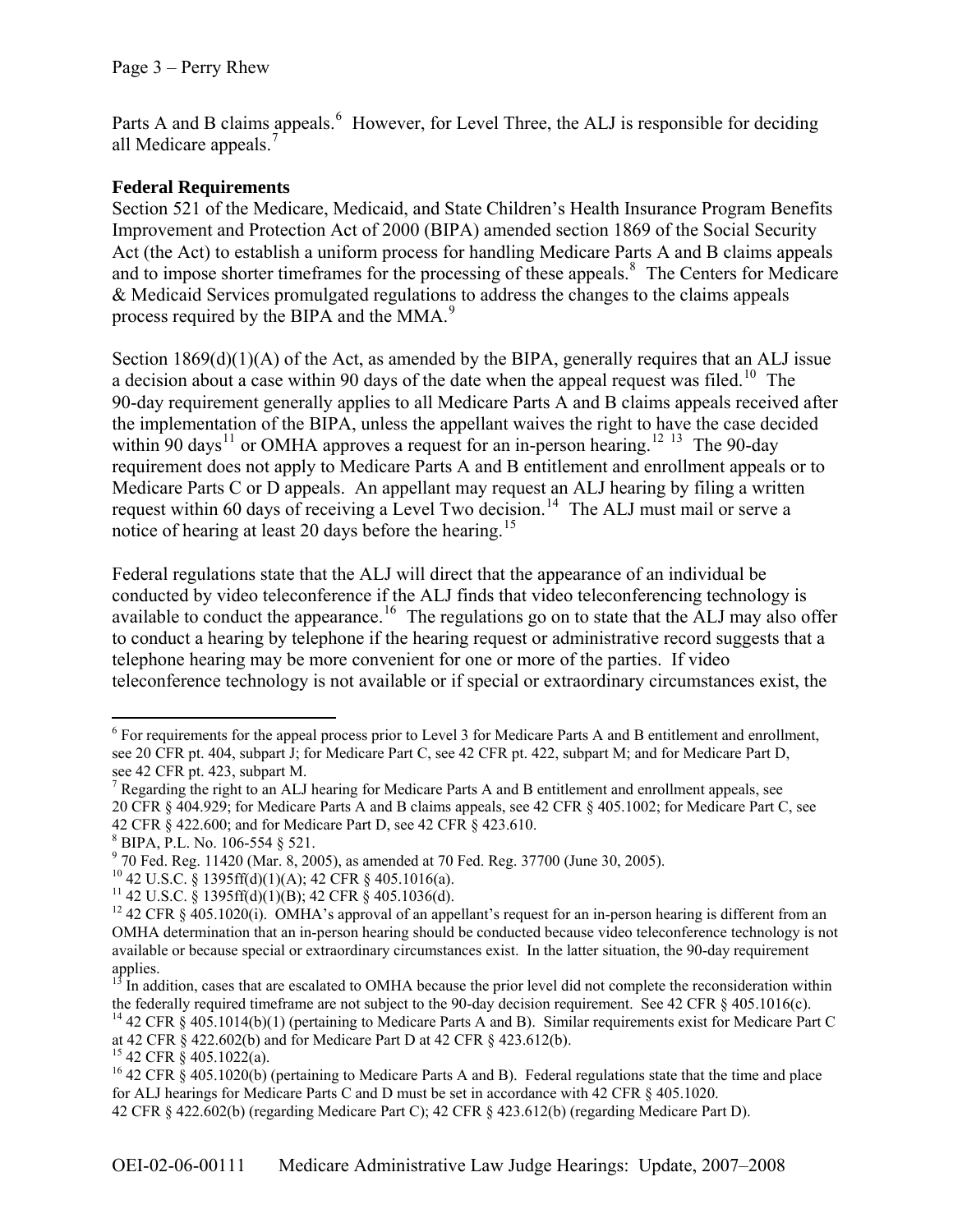ALJ may determine that an in-person hearing should be conducted. Moreover, if a party objects to a hearing via telephone or video teleconference, the party may file a written request for an in-person hearing, which the ALJ may grant if there is good cause.<sup>[17](#page-3-0)</sup> To determine whether good cause exists, the ALJ considers the party's reason for requesting the change, the facts supporting the request, and the impact on the efficient administration of the hearing process.<sup>[18](#page-3-1)</sup> For example, an ALJ may find that there is good cause for an in-person hearing if the party is close to and able to go to an OMHA field office or if the case presents complex, challenging, or novel presentation issues.<sup>[19](#page-3-2)</sup> In certain circumstances, the ALJ may make an on-the-record decision that is based only on the case file and does not require a hearing.<sup>20</sup>

# **Medicare Appeals System**

The Medicare Appeals System (hereinafter referred to as the appeals system) was designed to create a unified case-tracking system across the four levels of administrative appeal once the ALJ function was transferred from SSA to HHS. The appeals system stores and facilitates the transfer of case-specific data. Currently, Levels Two and Three of the appeals process use the appeals system.

The appeals system includes a variety of case-specific information that OMHA uses to manage its caseload. It includes information such as the type of service being contested, the hearing format, the date when OMHA received the appeal request, and the date when the decision letter was sent to the appellant. It also lists the parties involved with each case; indicates which party is the primary appellant; and specifies whether each party is a Medicare provider or supplier, a beneficiary, or a State Medicaid organization.<sup>[21](#page-3-3)</sup> OMHA staff can input new data into the appeals system regarding Level Three of the appeals process.

# **METHODOLOGY**

The information provided in this report is based on an analysis of data from the appeals system for OMHA's third year of operation. These data include all cases received by OMHA between June 1, 2007, and May 31, 2008. Our previous report is based on data from the appeals system for OMHA's first 13 months of operation (hereinafter referred to as the first year of operation). That report included data for all cases received by OMHA between July 1, 2005, and July 31, 2006.<sup>[22](#page-3-4)</sup> The data from the appeals system were organized by case. Each case may have multiple claims. Each case may also have multiple parties, one of whom may be identified as the primary appellant.

 $\overline{a}$ 

<span id="page-3-0"></span><sup>17 42</sup> CFR § 405.1020(i).

<span id="page-3-1"></span> $18$  42 CFR § 405.1020(g).

<span id="page-3-2"></span><sup>&</sup>lt;sup>19</sup> See 70 Fed. Reg. 11420, 11457 (Mar. 8, 2005) (preamble discussion regarding good cause for in-person hearings).  $20$  42 CFR § 405.1038. The ALJ may issue an on-the-record decision if the decision is fully favorable, if all parties wish to forgo a hearing, or if an appellant who lives outside the United States does not inform the ALJ that the appellant wants to appear and no other parties wish to appear.

<span id="page-3-3"></span><sup>&</sup>lt;sup>21</sup> These organizations serve as appointed representatives for State Medicaid agencies. A State Medicaid agency may appeal services provided to beneficiaries who are dually eligible for Medicaid and Medicare to determine whether Medicare is liable for the payment rather than Medicaid.

<span id="page-3-4"></span> $22$  For the third year of operation, the data included all information about these cases through September 1, 2008; for the first year, the data included all information about these cases through September 12, 2006.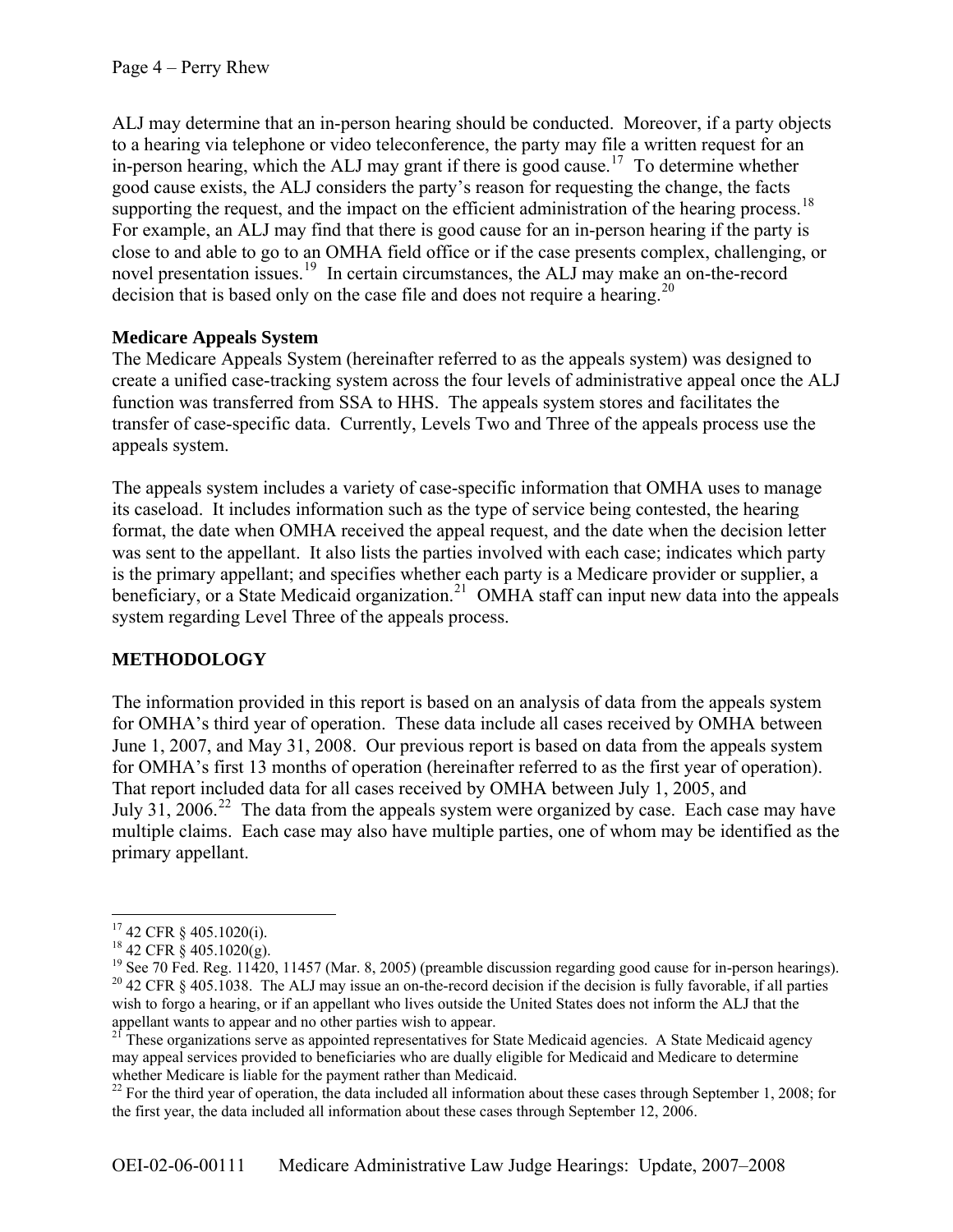We first assessed the composition of OMHA's caseload to identify any changes from its first year to its third year of operation.<sup>[23](#page-4-0)</sup> Specifically, we compared the total number of cases and the percentage of cases by Medicare appeal type, by hearing format type, and by type of primary appellant.

We also analyzed the data to assess the timeliness of ALJ decisions. To accomplish this, we analyzed the cases that were subject to the 90-day requirement separately from the cases that were not subject to this requirement. As previously mentioned, the 90-day decision requirement generally applies to all Medicare Parts A or B claims appeals received after the implementation of the BIPA unless the appellant signs a waiver or OMHA approves an appellant request for an in-person hearing.[24](#page-4-1) The 90-day requirement does not apply to Medicare entitlement and enrollment appeals or to Medicare Parts C or D appeals.

To conduct this analysis, we compared the date when OMHA received the appeal request to the date when OMHA sent a decision letter to the appellant, including any allotted extension days plus a 3-day grace period to cover any holiday weekends.[25](#page-4-2) We did not include the cases that did not have decision letter dates. A case may not have this date because it was not decided or because the date had not been recorded in the appeals system. For cases with the 90-day requirement, we determined the percentage of cases that had been decided on time. For cases without the 90-day decision requirement, we determined the percentage of cases that had been decided within 6 months. For cases with and without the 90-day requirement, we calculated the average number of days between the dates when OMHA received the appeal requests and the dates when OMHA sent decision letters to the appellants.

### **Limitations**

 $\overline{a}$ 

The information about OMHA's third year of operation was based on an analysis of data from the appeals system. In contrast, the information about OMHA's first year of operation was based on an analysis of data from the appeals system and on structured interviews with a sample of appellants. In the first year, because some of the data in the appeals system were inaccurate or missing, the results for several estimates were based on projections from our sample rather than on the population of cases in the appeals system. These estimates included the percentage of hearings conducted by telephone, by video teleconference, and in person and the percentage of hearings by appellant type. For these estimates, we compared the results for OMHA's third year to the confidence interval for the estimate for OMHA's first year of operation. Lastly, the calculation of the total number of cases subject to the 90-day requirement in the first year in this report differs slightly from our previous report. For this report, we recategorized six cases that

<span id="page-4-0"></span><sup>&</sup>lt;sup>23</sup> We excluded three cases from the analysis of the third year because the decision dates in the appeals system were recorded erroneously as being earlier than the dates when the appeals requests were received. We excluded 16 cases from the analysis of the first year for this reason.

<span id="page-4-1"></span><sup>&</sup>lt;sup>24</sup> Note that in some cases, OMHA staff may make determinations that in-person hearings should be conducted without receiving official requests from appellants. In these cases, the hearings would need to be decided within 90 days. In our analysis, all cases with in-person hearings were treated as not being subject to the 90-day requirement as OMHA's appeals system does not distinguish between cases in which appellants made the requests for in-person hearings from cases in which OMHA staff made such determinations.

<span id="page-4-2"></span><sup>&</sup>lt;sup>25</sup> The regulations provide for extension days in cases in which hearings are postponed at the request of the appellants or in certain other circumstances, such as a party requesting discovery from another party. See 42 CFR §§ 405.1020(h) and 405.1037(f).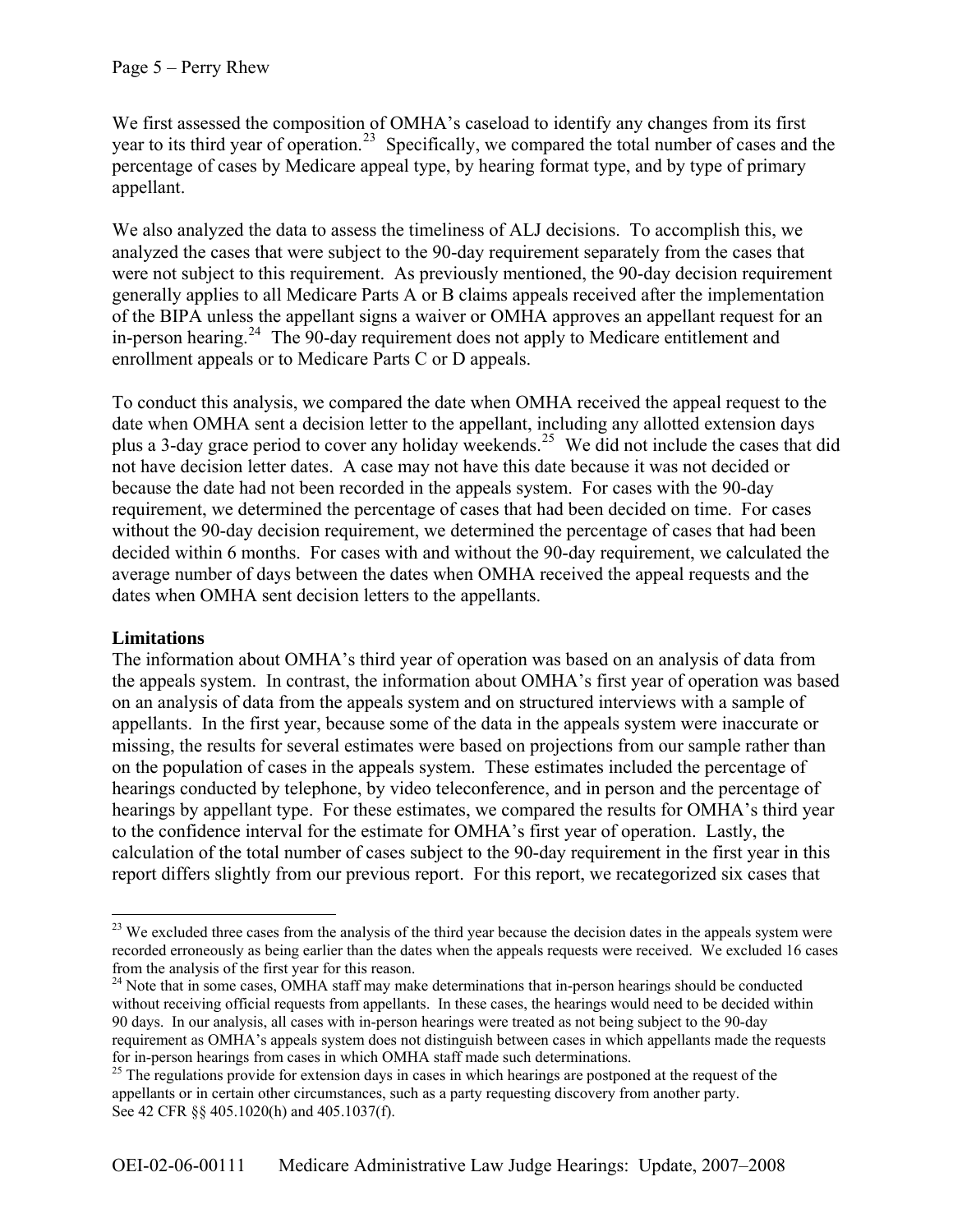were Medicare Parts A and B entitlement and enrollment appeals. These cases were not, in fact, subject to the 90-day requirement. This change, however, does not alter the percentage of cases meeting the 90-day requirement in the previous report.

# **Standards**

This review was conducted in accordance with the "Quality Standards for Inspections" issued by the President's Council on Integrity and Efficiency and the Executive Council on Integrity and Efficiency.

# **RESULTS**

 $\overline{a}$ 

**From Its First to Third Year of Operation, OMHA's Caseload Increased 37 Percent and the Proportion of Cases Subject to the 90-day Decision Requirement Also Increased**  From its first to third year of operation, OMHA's overall caseload increased 37 percent from 20,767 to 28,361 cases. The number of Medicare Parts A and B cases that OMHA received increased by 37 percent from 19,432 to 26,529. The number of Part C cases increased by 29 percent from 1,196 to 1,539 cases, and the number of Part D cases increased by 111 percent from 139 to 293 cases. Approximately one quarter of the increase in OMHA's caseload was attributable to appeals associated with the Recovery Audit Contractor program, a new Medicare program designed to detect and collect overpayments.<sup>[26](#page-5-0)</sup>

In addition, there was a substantial shift from cases without the 90-day decision requirement to cases with the requirement from the first to third year of operation. As shown in Figure 1 on the next page, the number of cases with the 90-day decision requirement more than tripled, from 6,079 to 20,720 cases. In contrast, the number of cases without the 90-day requirement was reduced by almost half, from 14,688 to 7,641 cases. The shift to more cases with the 90-day requirement occurred because, in the third year, all Parts A and B claims appeals were submitted after the implementation of the BIPA and were therefore generally subject to the 90-day requirement. Conversely, in the first year, almost all of the Parts A and B claims appeals were submitted before the implementation of the BIPA and were therefore not subject to the requirement.

<span id="page-5-0"></span><sup>&</sup>lt;sup>26</sup> The Recovery Audit Contractor program, initially authorized as a demonstration project in section 306 of the MMA, is designed to reduce Medicare improper payments through detection and collection of overpayments and to identify underpayments. It was made permanent in 2006, and authority for the program is now found at section 1893(h) of the Act. As of March 2008, the Recovery Audit Contractors identified \$992.7 million in overpayments, \$46.0 million (4.6 percent) of which was overturned on appeal. "The Medicare Recovery Audit Contractor (RAC) Program: An Evaluation of the 3-Year Demonstration," June 2008. Available online at

http://racaudits.com/uploads/RAC\_Demonstration\_Evaluation\_Report.pdf. Accessed on November 25, 2008.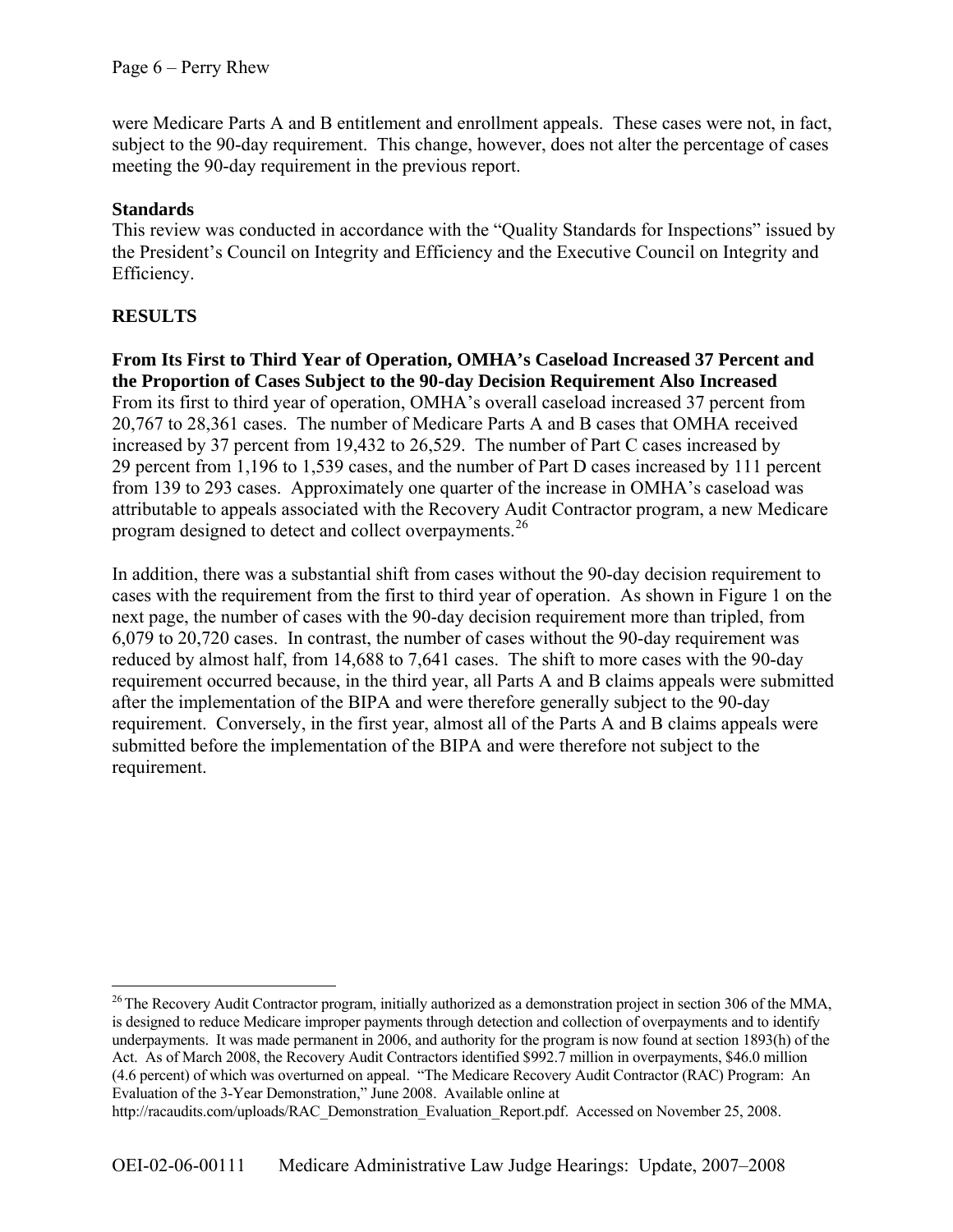

Source: OIG analysis of the Medicare Appeals System, 2008.

# **There Was Little Change in the Hearing Formats Used and the Types of Primary Appellants From OMHA's First to Third Year of Operation**

In its third year of operation, OMHA conducted 85 percent of its hearings by telephone. This was a slight increase from the first year of operation, when OMHA conducted an estimated 78 percent of its hearings by telephone. This estimate had a 95-percent confidence interval of 73 percent to 83 percent. In addition, OMHA conducted 8 percent of its hearings by video teleconference and 7 percent in person in its third year of operation. These percentages were not statistically different from those in OMHA's first year of operation.<sup>[27](#page-6-0)</sup>

There were no significant changes in the types of primary appellants from OMHA's first to third year of operation. In the third year of operation, for 78 percent of the cases that had hearings, the primary appellants were Medicare providers or suppliers. Another 13 percent of these cases had primary appellants who were Medicare beneficiaries, and 9 percent were pursued by State Medicaid organizations. None of these percentages were statistically different from those in the first year of operation. $28$ 

In addition, in the third year of operation, 28 percent of the cases had on-the-record decisions.<sup>[29](#page-6-2)</sup> An on-the-record decision is based only on the case file and does not require a hearing. In

<span id="page-6-0"></span><sup>&</sup>lt;u>.</u> <sup>27</sup> The 95-percent confidence intervals for the first year were 8.0 percent to 15.1 percent for video teleconference hearings and 6.1 percent to 13.9 percent for in-person hearings.

<span id="page-6-1"></span><sup>&</sup>lt;sup>28</sup> The 95-percent confidence intervals for the first year were 71.3 percent to 84.4 percent for Medicare providers or suppliers, 8.5 percent to 20.5 percent for beneficiaries, and 4.3 percent to 10.9 percent for State Medicaid organizations.

<span id="page-6-2"></span> $29$  Less than 1 percent of decided cases in the third year of operation had no information about whether there were hearings or on-the-record decisions.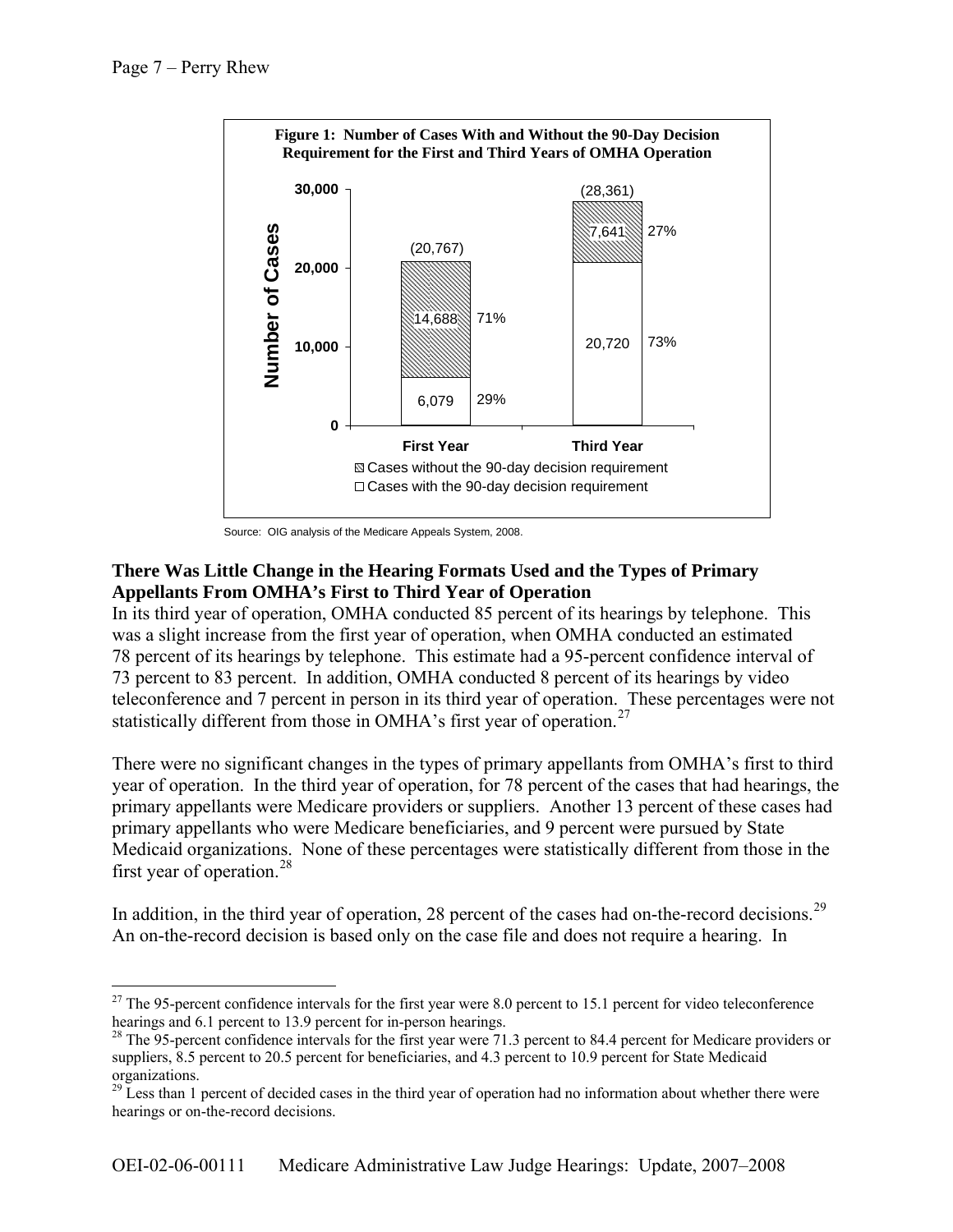OMHA's first year of operation, there was no information for almost one-third of the decided cases. For the cases that had information, 13 percent were on-the-record decisions.

### **OMHA Improved the Timeliness of Its Decisions From Its First to Third Year of Operation**

Although its caseload increased by 37 percent, OMHA improved the timeliness of its decisions from its first to third year of operation. Improvements in timeliness were found primarily in cases with the 90-day decision requirement, rather than in cases without the 90-day decision requirement. The cases with the 90-day decision requirement represented 73 percent of OMHA's caseload in its third year of operation, compared to 29 percent in its first year. In addition, OMHA scheduled hearings more quickly in its third year of operation compared to its first year.

*For cases with the 90-day decision requirement, OMHA decided a greater percentage of cases on time from its first to third year of operation*. During its third year of operation, OMHA had 20,616 cases that had a 90-day decision requirement and decision dates recorded in the appeals system.<sup>[30](#page-7-0)</sup> (See Table 1.) OMHA decided 94 percent of these cases (19,377 of 20,616) on time. In contrast, during its first year of operation, OMHA had 3,275 cases that had a 90-day decision requirement and decision dates recorded in the appeals system. OMHA decided 85 percent of these cases (2,776 of 3,275) on time. See Appendix B for the percentages of cases decided within 90 days by quarter.

Further, the percentage of cases with the 90-day decision requirement that had been in the appeals system for longer than 90 days with no decision dates decreased from OMHA's first to third year of operation. Because the data for the first year of operation were incomplete, this change may reflect improvements in data quality as well as timeliness.

| <b>Years of OMHA's Operation</b>                                     |                        |                        |
|----------------------------------------------------------------------|------------------------|------------------------|
|                                                                      | <b>Number of Cases</b> | <b>Number of Cases</b> |
|                                                                      | in First Year          | in Third Year          |
| <b>Cases With Decision Dates in Appeals System</b>                   | 3,275                  | 20,616                 |
| Decided within 90 days                                               | 2,776                  | 19,377                 |
| Not decided within 90 days                                           | 499                    | 1,239                  |
| <b>Cases Without Decision Dates in Appeals System</b>                | 2,804                  | 104                    |
| In appeals system for longer than 90 days                            | 1,178                  | 54                     |
| In the appeals system for 90 days or fewer                           | 1.626                  | 50                     |
| Total Number of Cases With the 90-Day Decision<br><b>Requirement</b> | 6,079                  | 20,720                 |

# **Table 1: Timeliness of Cases With the 90-Day Decision Requirement During the First and Third**

Source: OIG analysis of the Medicare Appeals System, 2008.

 $\overline{a}$ 

In addition, OMHA decreased the average number of days to decide cases with the 90-day requirement from its first to third year of operation. On average, OMHA decided these cases in 69 days in its third year, compared to 82 days in its first year of operation. OMHA also achieved more consistency among its four field offices in the number of days to decision. During its third

<span id="page-7-0"></span> $30$  Another 104 cases had a 90-day decision requirement but did not have decision dates in the appeals system.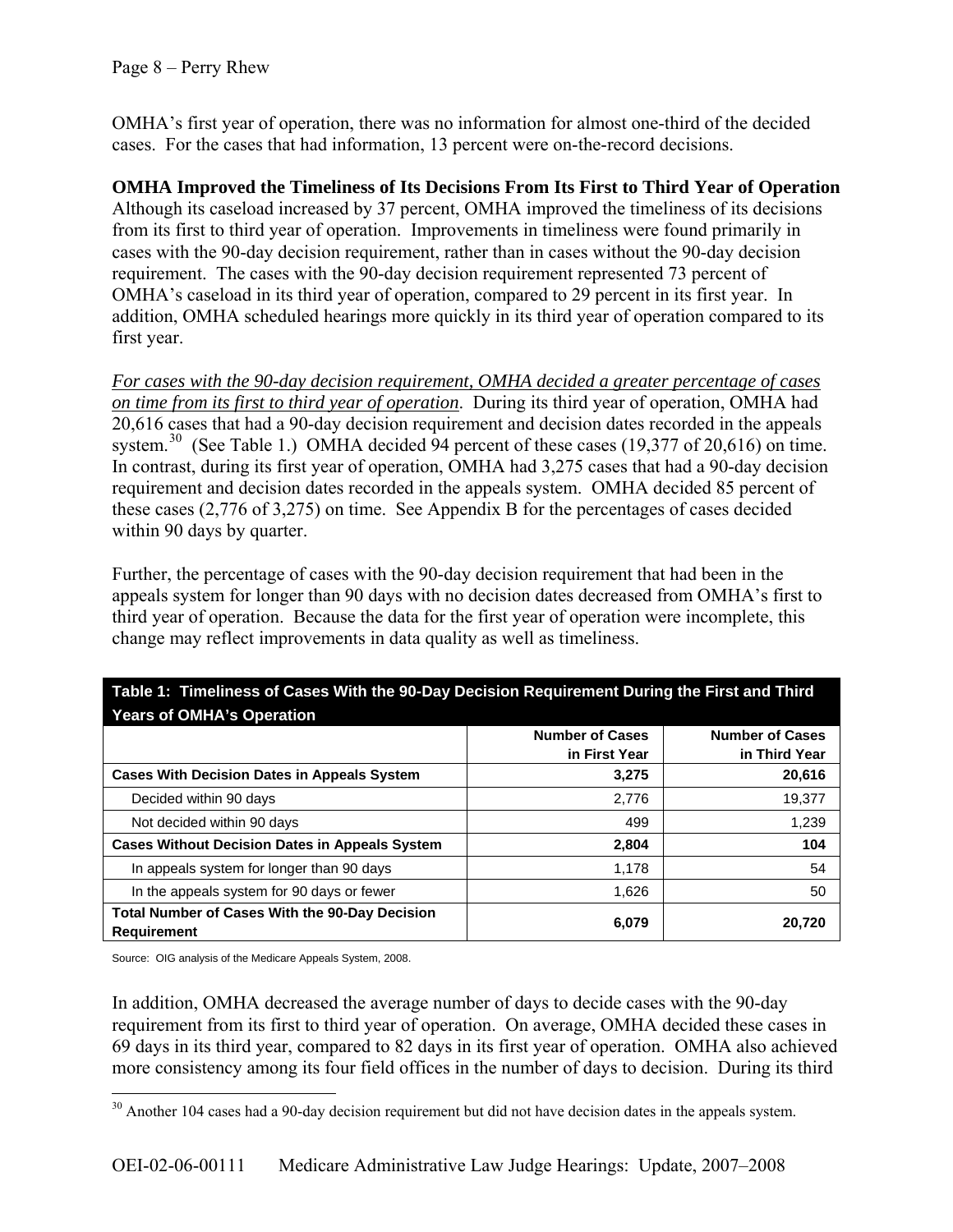year, the average number of days varied from 65 to 76 days among its four field offices, whereas, during its first year of operation, the average number of days to decide these cases varied from 59 to 88 days.

*For cases without the 90-day decision requirement, OMHA decided a slightly greater percentage of cases within 6 months; however, there was also a slight increase in the average number of days to decide these cases*. For cases that were not subject to the 90-day decision requirement, OMHA decided a greater percentage of cases within 6 months in its third year, compared to its first year of operation. In its third year, OMHA decided 90 percent of these cases that had decision dates (6,582 of 7,305) within 6 months. In contrast, OMHA decided 88 percent of these cases (7,503 of 8,503) within 6 months in its first year. (See Table 2.)

| Table 2: Timeliness of Cases Without a 90-Day Requirement During the First and Third Years of<br><b>OMHA's Operation</b> |                                         |                                         |
|--------------------------------------------------------------------------------------------------------------------------|-----------------------------------------|-----------------------------------------|
|                                                                                                                          | <b>Number of Cases</b><br>in First Year | <b>Number of Cases</b><br>in Third Year |
| <b>Cases With Decision Dates in Appeals System</b>                                                                       | 8,503                                   | 7,305                                   |
| Decided within 6 months                                                                                                  | 7,503                                   | 6,582                                   |
| Not decided within 6 months                                                                                              | 1,000                                   | 723                                     |
| <b>Cases Without Decision Dates in Appeals System</b>                                                                    | 6,185                                   | 336                                     |
| In appeals system for longer than 6 months                                                                               | 2,142                                   | 63                                      |
| In the appeals system for 6 months or fewer                                                                              | 4,043                                   | 273                                     |
| <b>Total Number of Cases Without a 90-Day</b><br><b>Requirement</b>                                                      | 14,688                                  | 7,641                                   |

Source: OIG analysis of the Medicare Appeals System, 2008.

At the same time, there was a slight increase in the average number of days to decision for the cases without the 90-day decision requirement. In its third year, OMHA decided Parts C and D cases in an average of 89 days, compared to 82 days in its first year. Further, in its third year, OMHA decided Parts A and B cases that were not subject to the 90-day decision requirement in an average of 119 days, compared to 110 days in its first year. The increase in the average number of days for the Parts A and B cases may be because of changes in the composition of these cases. In the third year, these cases were not subject to the 90-day decision requirement because, for example, the appellants waived the requirement or requested and were granted in-person hearings. In contrast, in the first year, these cases were not subject to the 90-day requirement primarily because they had been received before the implementation of the BIPA.

*OMHA scheduled hearings more quickly in its third year of operation, compared to its first year*. For cases with and without the 90-day decision requirement, improvements in timeliness from the first to third year of operation were found early in the appeals process. As shown in Figure 2 on the next page, for the cases that had hearings during its third year of operation, OMHA took an average of 40 days to schedule hearings from the time when it received the appeals requests, compared to  $66$  days in its first year.<sup>[31](#page-8-0)</sup> At the same time, the subsequent

<span id="page-8-0"></span> $\overline{a}$ <sup>31</sup> The analyses in this section include only the cases that have information on the relevant dates in the appeals system.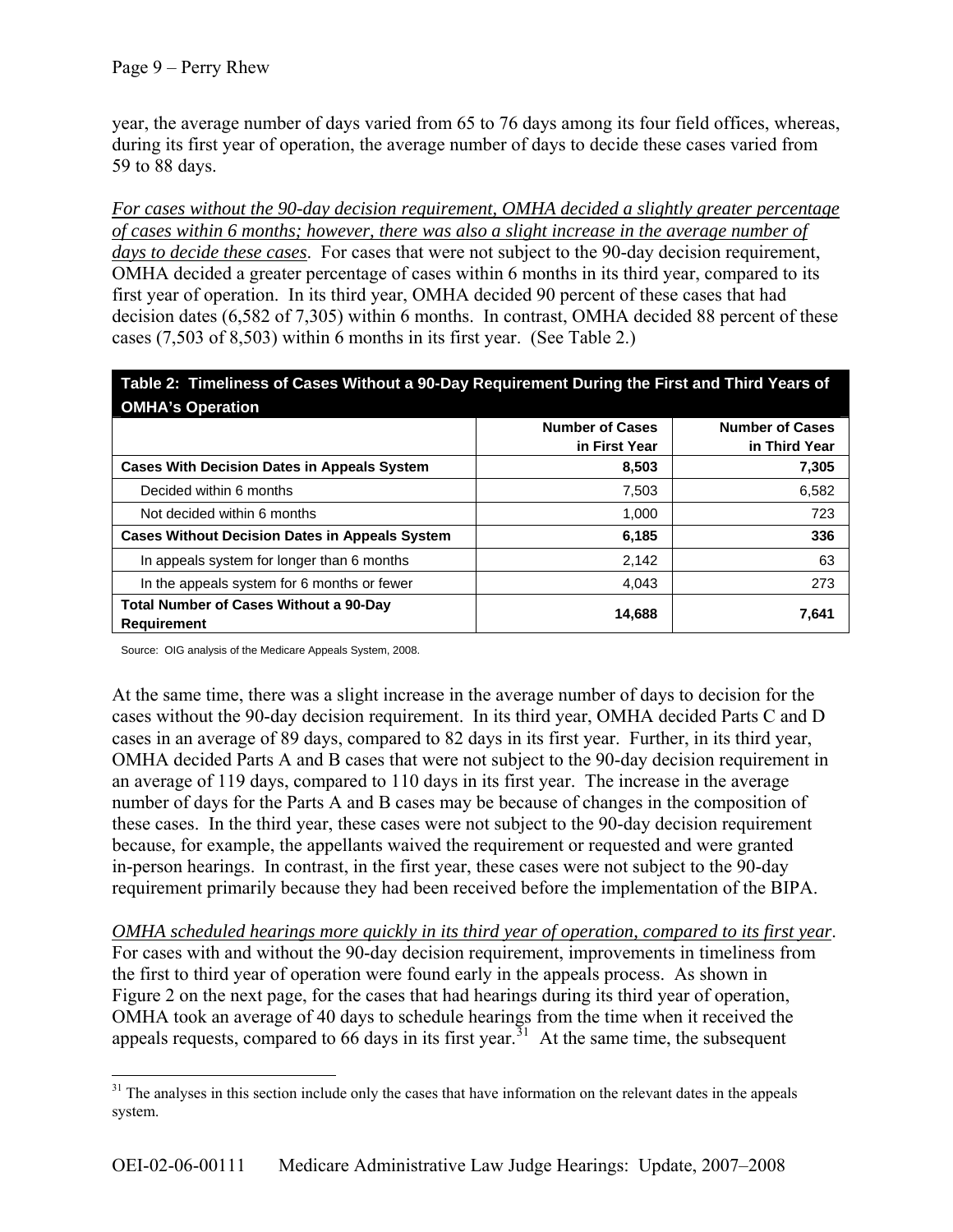stages—from scheduling the hearings to the completion of the hearings and from the completion of the hearing to mailing the decision letter to the appellant—each increased by 3 days from the first to third year of operation.



Source: OIG analysis of the Medicare Appeals System, 2008.

### **OMHA Improved the Quality of the Data in the Appeals System From Its First to Third Year of Operation**

OMHA relies on the appeals system as the primary mechanism to collect data about the program and to manage its caseload. In the first year of OMHA's operation, we found that information in the appeals system was frequently inaccurate or missing. Our subsequent review of OMHA's third year of operation indicates that OMHA has improved the quality of the data in the appeals system.

*Information about the primary appellant was more complete*. From its first to third year of operation, the percentage of decided cases with no indication about which party was the primary appellant dropped from 71 percent to less than 1 percent.

*Information about the hearing type and format was also more complete*. The percentage of decided cases with no information about whether there were hearings or on-the-record decisions dropped from 31 percent to less than 1 percent. In addition, the percentage of cases that had hearings with no information about whether the hearings were conducted by telephone, by video teleconference, or in person dropped from 35 percent in the first year of operation to less than 1 percent in the third year.

*Information about key dates was more complete and accurate*. The percentage of decided cases with no dates indicating when OMHA requested and received the case files from the previous level dropped from more than 75 percent to less than 5 percent. In addition, the percentage of decided cases in which at least one date was out of chronological order dropped from 22 percent to 6 percent.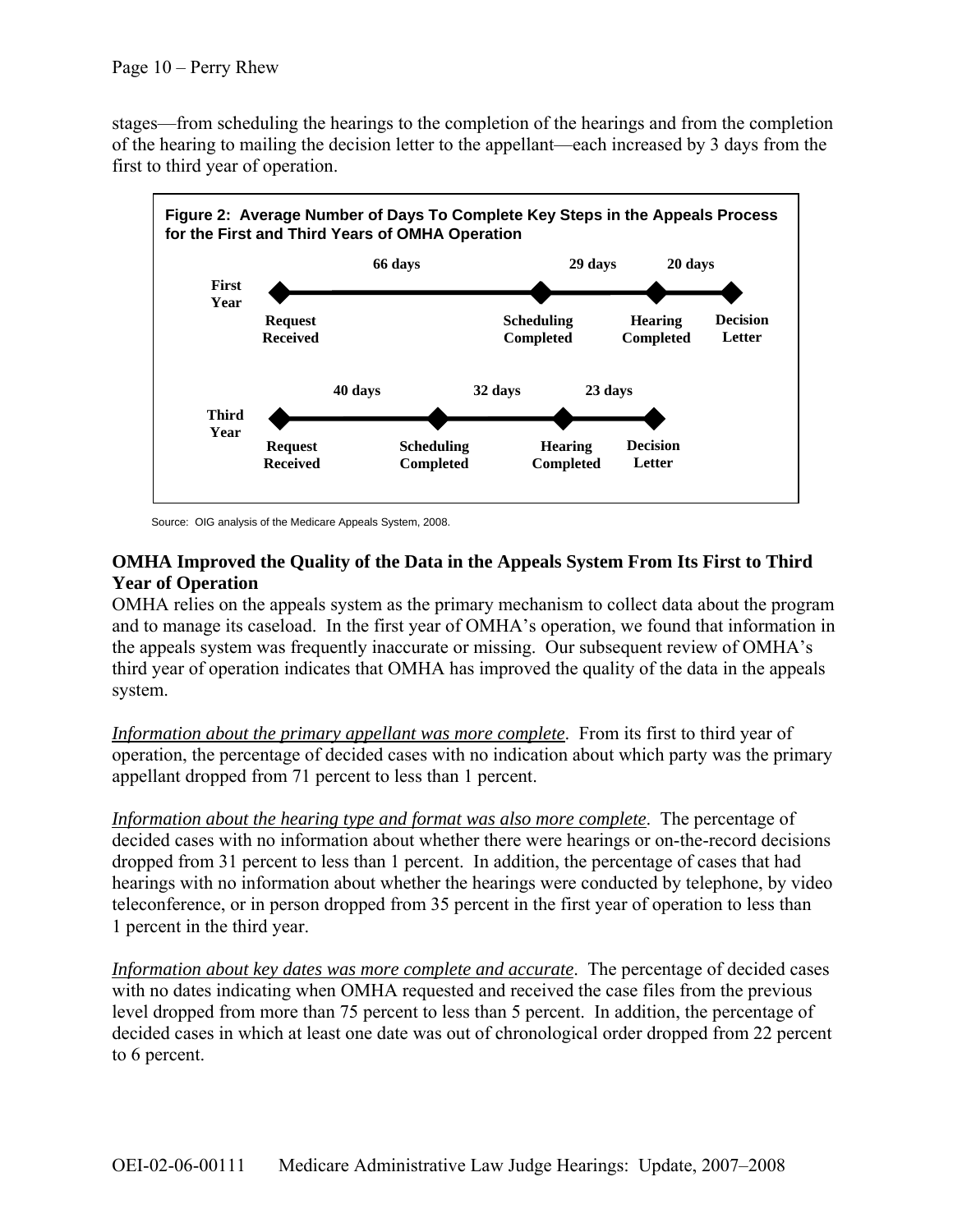# **CONCLUSION**

From the first to third year of operation, OMHA's caseload increased 37 percent and the proportion of cases subject to the 90-day decision requirement also increased. At the same time, there was little change in the hearing formats used and the types of primary appellants. In addition, OMHA improved the timeliness of its decisions from its first to third year of operation. For the cases that had a 90-day decision requirement, OMHA decided 94 percent on time in its third year, compared to 85 percent in its first year of operation. For the cases without the 90-day requirement, OMHA decided a slightly greater percentage of these cases within 6 months; however, there was also a slight increase in the average number of days to decide these cases. Lastly, OMHA improved the quality of the data in the appeals system from its first to third year of operation.

This report is being issued directly in final form because it has no recommendations. If you have comments or questions about this report, please provide them within 60 days. Please refer to report number OEI-02-06-00111 in all correspondence.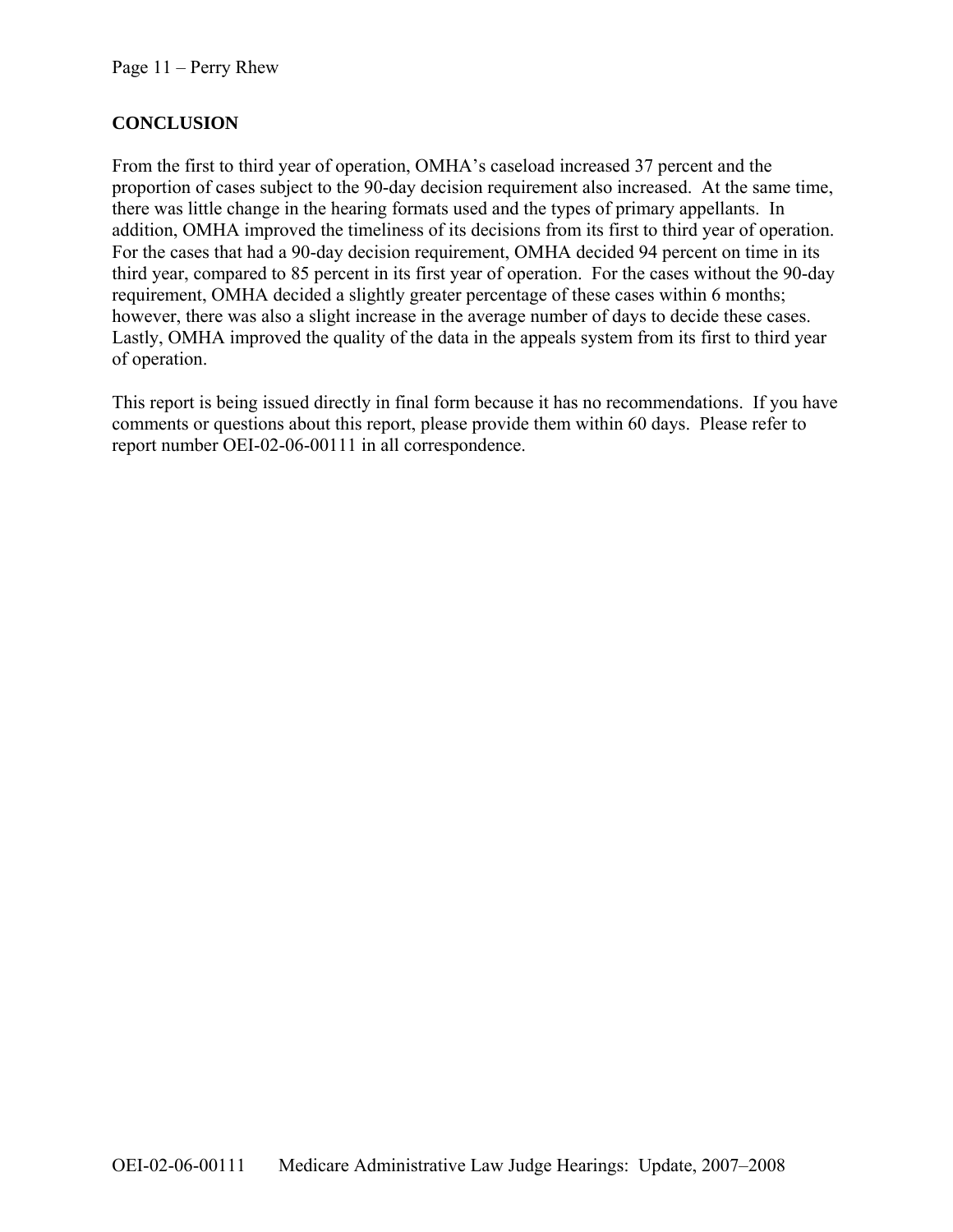# **APPENDIX A**

# **MEDICARE PARTS A AND B ADMINISTRATIVE APPEALS PROCESS**

Below is an overview of the four levels of the Medicare administrative appeals process for Medicare Parts A and B claims appeals.

# **Level One: Affiliated Contractor Redetermination**

At the first level, an appellant may request a redetermination with an Affiliated Contractor (i.e., Medicare carrier or fiscal intermediary) within 120 days of receipt of the notice of the initial determination.<sup>[32](#page-11-0)</sup> The redetermination must be made by an individual who was not involved in the initial determination. This individual reviews evidence, including previously submitted evidence and any additional evidence that the parties submit or the individual obtains, to uphold or reject the initial determination. At both this level and the second level, the appellant may contest a denied claim of any dollar amount. Generally, the Affiliated Contractor must make a redetermination decision within 60 days of receipt of the request for redetermination.

### **Level Two: Qualified Independent Contractor Reconsideration**

If the appellant does not agree with the Level One decision, the appellant may request a reconsideration with a Qualified Independent Contractor (QIC) within 180 days of receipt of the Level One decision.<sup>[33](#page-11-1)</sup> In a manner similar to the Level One review, the QIC reviews historical evidence and prior findings, as well as any new evidence submitted by the appellant. QICs are bound by national coverage determinations (NCD), the Centers for Medicare & Medicaid Services (CMS) rulings, and applicable laws and regulations.<sup>[34](#page-11-2)</sup> QICs are not bound by local coverage determinations (LCD); local medical review policies (LMRP); or CMS program guidance, such as program memoranda and manual instructions. QICs, however, do give substantial deference to those policies, if applicable.<sup>[35](#page-11-3)</sup> Generally, a QIC has 60 days to make a decision from the date when the appellant filed an appeal.<sup>[36](#page-11-4)</sup>

### **Level Three: Administrative Law Judge Hearing**

If an appellant wants to contest a Level Two reconsideration, the appellant may request a hearing before an administrative law judge  $(ALJ)$ .<sup>[37](#page-11-5)</sup> <sup>[38](#page-11-6)</sup> This request must be filed within 60 days from the receipt of notice of the Level Two reconsideration decision. At this level, the minimum

<span id="page-11-0"></span> $\overline{a}$ <sup>32</sup> See generally 42 U.S.C. §§ 1395ff(a)(3) and (5) and 42 CFR §§ 405.940–405.958 (specifying Federal requirements for redeterminations).

<span id="page-11-1"></span> $33$  42 U.S.C. § 1395ff(b)(1)(D)(i). QICs are a new type of Medicare contractor created to conduct reconsiderations. See generally 42 U.S.C. § 1395ff(c) and 42 CFR §§ 405.960−405.978 (specifying Federal requirements for reconsiderations).

<span id="page-11-2"></span><sup>34 42</sup> CFR § 405.968(b)(1).

<span id="page-11-3"></span> $35$  42 CFR § 405.968(b)(2).

<span id="page-11-4"></span><sup>&</sup>lt;sup>36</sup> Starting at Level Two, an appellant may escalate an appeal if it is not dealt with in a timely manner by the appeals body. For example, a request for an ALJ hearing may be submitted if the QIC does not decide the appeal within 60 days. 42 U.S.C. § 1395ff(c)(3)(C)(ii).

<span id="page-11-5"></span><sup>&</sup>lt;sup>37</sup> ALJs also handle Level Three Medicare Parts A and B entitlement and enrollment appeals and Medicare Parts C and D appeals. For Parts A and B entitlement and enrollment, see 20 CFR §§ 404.900(a)(3), 404.929, and 404.933; for Part C, see 42 CFR §§ 422.600 and 422.602; and for Part D, see 42 CFR §§ 423.610 and 423.612.

<span id="page-11-6"></span><sup>&</sup>lt;sup>38</sup> See generally 42 U.S.C. § 1395ff(d) and 42 CFR § 405.1000–405.1054 (specifying Federal requirements for ALJ hearings).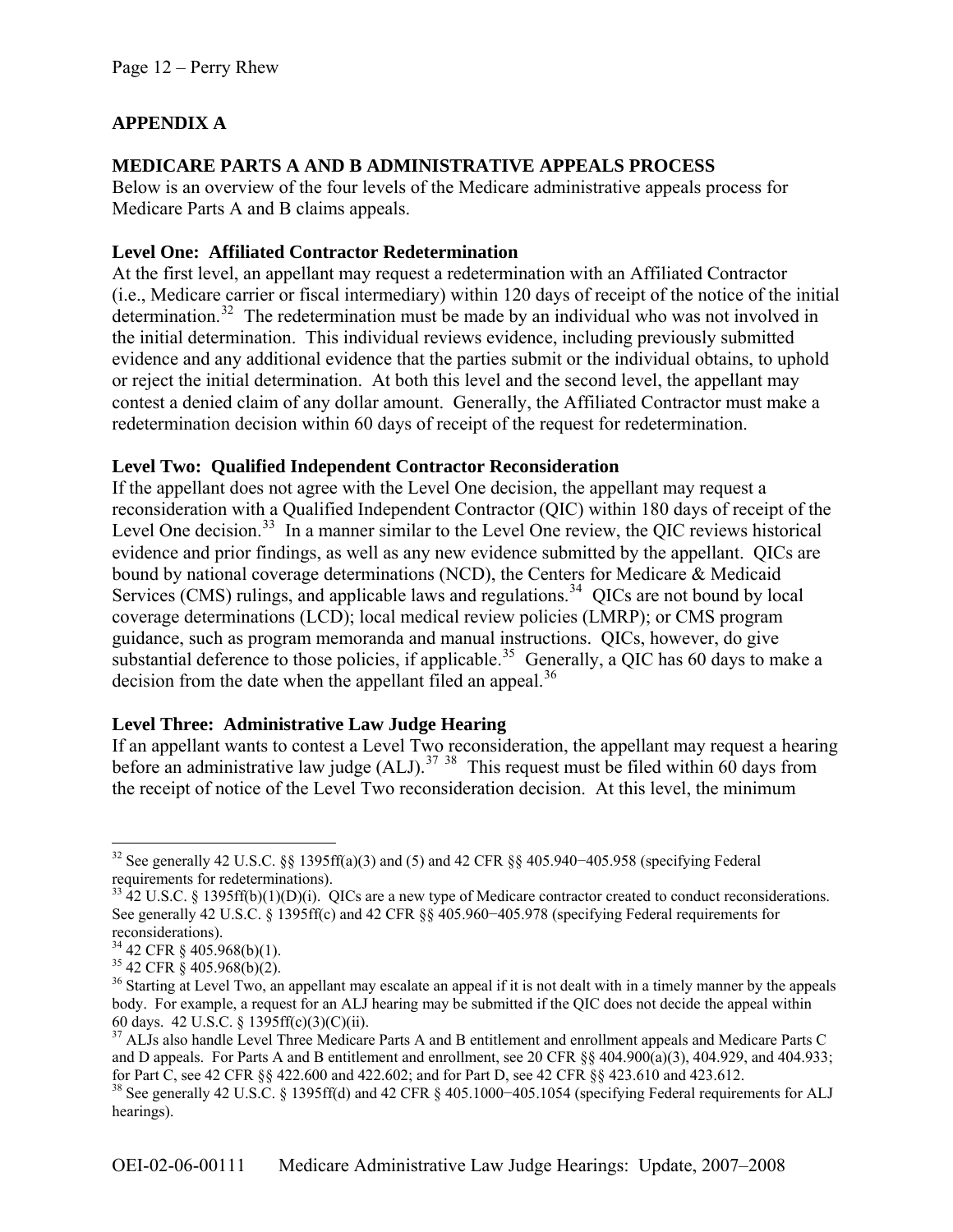amount in controversy is \$120.<sup>[39](#page-12-0)</sup> ALJs are bound by NCDs, but an ALJ may review the facts of a particular case to determine whether an NCD applies to a specific claim for benefits and, if so, whether the NCD was applied correctly to the claim.<sup>[40](#page-12-1)</sup> ALJs are not bound by LCDs; LMRPs; or CMS program guidance, such as program memoranda and manual instructions. ALJs, however, do give substantial deference to those policies, if applicable.<sup>[41](#page-12-2)</sup> Generally, the ALJ must decide

Part A and Part B claims appeals within 90 days of the dates when appeal requests were filed.

### **Level Four: Medicare Appeals Council Review**

specific claim for benefits and, if so, whether the NCD was applied correctly to the claim.<sup>44</sup> with respect to Medicare Part A and Part B claims appeals within 90 days of the filing dates. If \$1,180,<sup>[46](#page-12-6)</sup> the appellant may file a civil action in Federal District Court within 60 days of receiving the MAC decision. If the appellant disagrees with the Level Three decision, the appellant may request a review with the Medicare Appeals Council  $(MAC)^{42}$  $(MAC)^{42}$  $(MAC)^{42}$  within 60 days of receipt of the ALJ hearing decision.<sup>[43](#page-12-4)</sup> This is the last level of administrative review available to appellants. MAC may deny a request, undertake a review, or remand the case to an ALJ for further action. MAC is bound by NCDs, but MAC may review the facts of a particular case to determine whether an NCD applies to a MAC is not bound by LCDs, LMRPs, or CMS program guidance, but MAC does give substantial deference to those policies, if applicable.<sup>[45](#page-12-5)</sup> Generally, MAC must make a decision the appellant disagrees with the MAC decision and the amount in controversy is at least

<u>.</u>

```
45 42 CFR \frac{8}{9} 405.1062(a).
```
<span id="page-12-0"></span><sup>39 42</sup> U.S.C. § 1395ff(b)(1)(E); 42 CFR § 405.1006(b)(1). See 72 Fed. Reg. 73348 (Dec. 27, 2007) for adjustment to Medicare appeals amounts in controversy for 2008.

<span id="page-12-1"></span> $40\,42$  CFR  $\frac{2}{3}$  405.1060(b).

<span id="page-12-2"></span> $41$  42 CFR  $\frac{8}{9}$  405.1062(a).

<span id="page-12-3"></span> $^{42}$  Level Four review before MAC is also available for Medicare Parts A and B entitlement and enrollment appeals and Medicare Parts C and D appeals. For Parts A and B entitlement and enrollment appeals, see

<sup>20</sup> CFR § 404.967; for Part C, see 42 CFR § 422.608; and for Part D, see 42 CFR § 423.620.

<span id="page-12-4"></span><sup>43 42</sup> CFR § 405.1102(a)(1). MAC is a division of the Department of Health and Human Services Departmental Appeals Board and consists of Administrative Appeals Judges. An appellant may also request a review by MAC if the ALJ does not complete its review within 90 days. 42 U.S.C. § 1395ff(d)(3)(A); 42 CFR § 405.1106(b). See generally 42 U.S.C. § 1395ff(d) and 42 CFR §§ 405.1100−405.1140 (specifying Federal requirements for MAC reviews).

<span id="page-12-5"></span><sup>44 42</sup> CFR § 405.1060(c).

<sup>46 42</sup> CFR § 405.1136, 42 U.S.C. § 1395ff(b)(1)(E); 42 CFR § 405.1006(c)(1). See 72 Fed. Reg. 73348 (Dec. 27, 2007) for adjustment to Medicare appeals amounts in controversy for 2008.